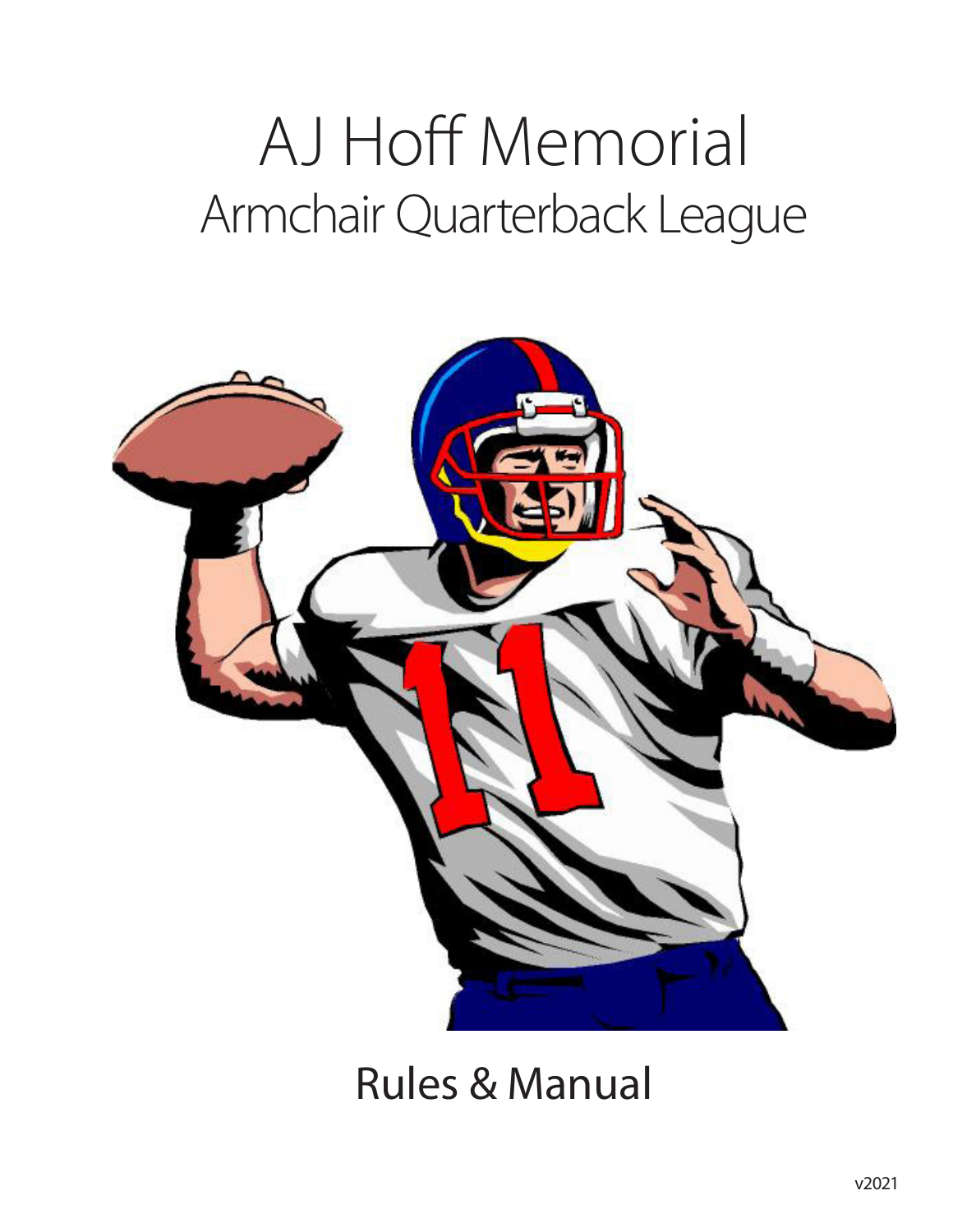# **The League**

A.J. Hoff Memorial Armchair Quarterback League is a full NFL season, total points league. The league uses a basic/performance/distance scoring method. This type of scoring provides the ultimate all-around fantasy football league. By rewarding players for the times he scores, the distance of that scoring play, and his overall performance in the game. Makes every player a valuable commodity. At the end of each week, franchise players points are totaled, then added to their season total, producing a best to worst league ranking. The franchise with the most total points by the end of the NFL season and ranked number one, is declared the champion.

# **Player Positions**

At the fantasy draft, each franchise will draft 27 players. Of the 27 players selected on drafted day, 13 will be used in your weekly starting lineups.

|                       | # Started              |
|-----------------------|------------------------|
| Quarterbacks          |                        |
| <b>Running Backs</b>  | 2                      |
| <b>Wide Receivers</b> | $\mathcal{P}$          |
| <b>Tight Ends</b>     |                        |
| <b>Kickers</b>        |                        |
| Defensive Backs       | 2                      |
| Linebackers           |                        |
| Defensive Lineman     |                        |
| <b>Kick Returners</b> |                        |
| Rookies               |                        |
|                       | <b>Type of Players</b> |

The players position listed on NFL.com is the position the player must be drafted for. With the exception of Kick Returners and Rookies. If there is a question about a players position, then it must be brought to the attention of the commissioner. The commissioner will make the decision for the particular players position, by using NFL.com.

Multi-role and/or two-way offensive/defensive players can be drafted for any position (ie. DB/KR/ WR, can be drafted as a DB, KR and WR), but can only be started in the position in which he was drafted. No player can be drafted at two offensive or two defensive positions (ie. no player can be taken as a RB and a WR, or LB and a DL).

Rookies can only be drafted and started as rookies. What is a rookie? Any player that has never been on a active NFL roster and/or playing his first year in the National Football League - is a rookie. If a player has played in the WLFL, USFL, WFL, CFL and/or AFL and has never been on any NFL team roster during the regular season, then he can be drafted as a rookie.

NFL.com will determine if a player is a rookie or not. If there is still a conflict with a players experience, the commissioner will review the player at NFL.com and make the final decision on said player.

#### **No Player Trading Allowed**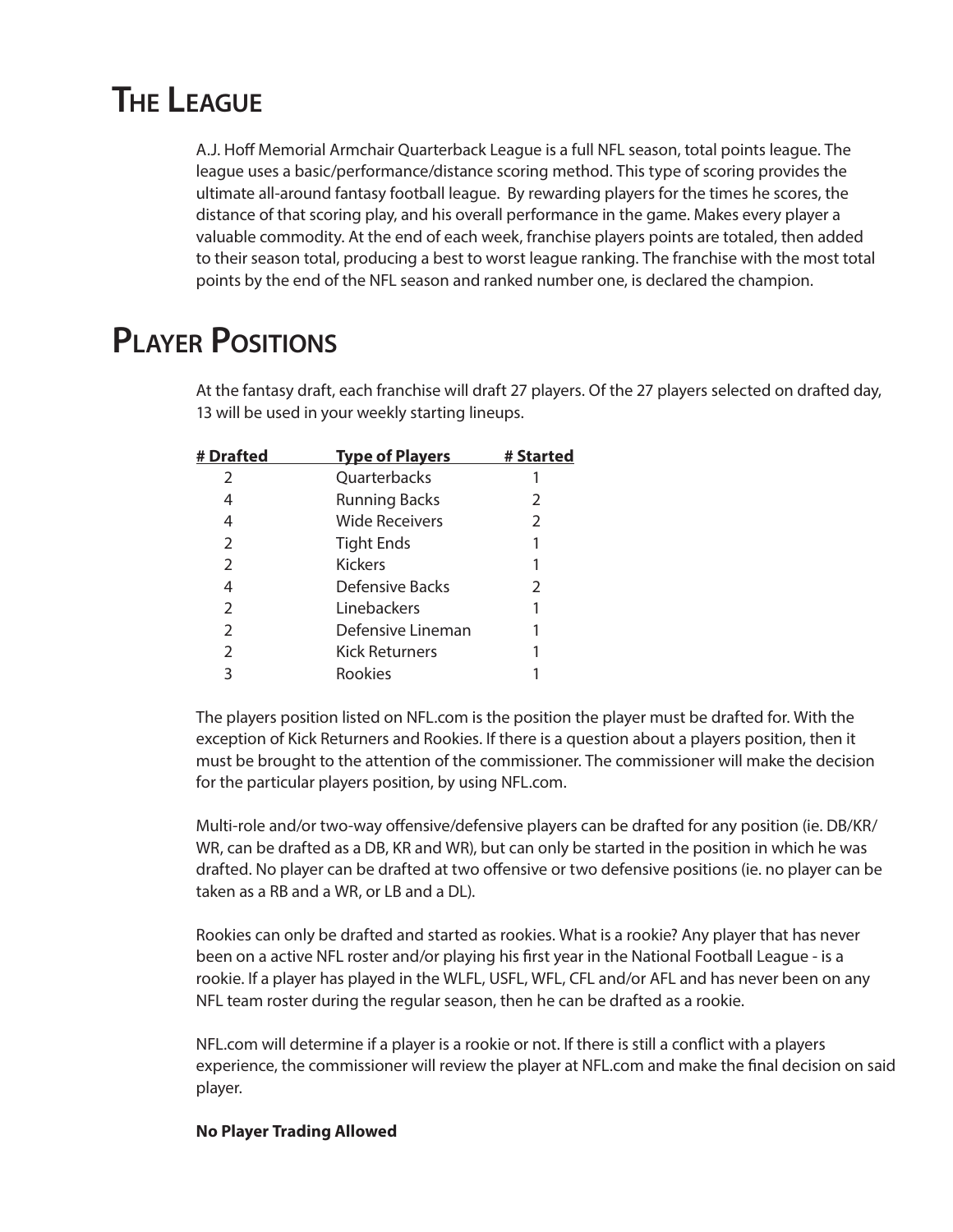### **THE DRAFT**

The league draft is held on the Friday before the first regular season game (unless other wise noted). The draft order is the reverse of last years final overall standings. The draft goes from 1st pick thru the 13th pick then reverses from 13th thru 1st then reverses back and so on (the snake).

When an owner is **"On The Clock"** they will have **3 minutes** to make their selection. When a teams 3 minutes are up, they will be move down one pick, and make their pick after the team currently on the clock.

No franchise is allowed to draft for another franchise. If a franchise fails to show up for the draft, they must arrange for someone else to draft for them (NOT ANOTHER FRANCHISE). If they do not draft, they will be given the opportunity to draft remaining players the next day.

The franchise will hold the rights to a drafted player, even if a drafted player gets hurt, gets cut, or is traded.

If a new franchise is added to the league, then that franchise will be put on the end of the draft (pick 13). Current franchise owners will have the option of moving the new franchise up, if they so choose.

### **Starting Lineups**

A starting lineup must be turned into the myfantasyleague.com, prior to the start of the game first game of that day. Thursday players start on Thursday, and Sunday for Sunday and Monday games. Teams can change their line-ups as many times as they want to, up until start of the game.

If a starting lineup is not turned in by game time, then the franchise will have 25 points subtracted from their total points scored for that week. If a franchise does not turn in a lineup their lineup from the previous week will be used for the week. After the Sunday games has started, no lineups will excepted - no exceptions.

Providing an owner does not turn in a lineup for a second week in a row, the owner will be fined 50 points. In the event an owner does not turn in a lineup for a third week in a row, the own will be fined 75 points, and he will move back one place in the draft order the following season (ie. if you pick second you would move back one and pick third, with approval from team being swapped). When a franchise owner fails to turn in a lineup for four weeks in a row. There will be an emergency meeting held for remaining owners, to vote on a lifetime dismissal of the franchise. (For reasons of - if the owner does not want to play, there is always somebody that does.)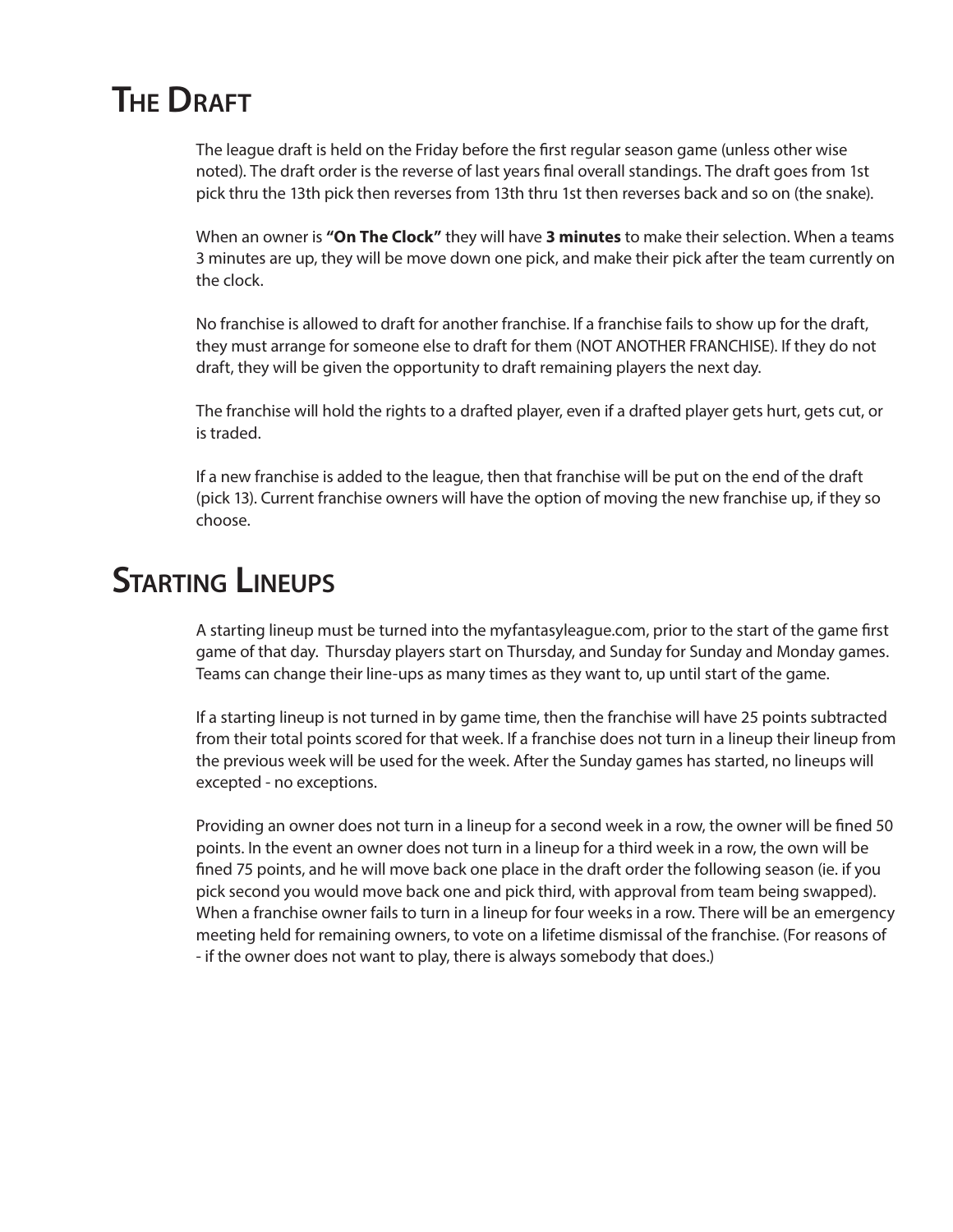# **Season Drop and Adds**

There will be three season player drop and add opportunities. They will be held after the 5th, 9th and 14th weeks of the regular season. The franchise with the lowest point total after each of these weeks, will select first and so on.

Each franchise owner will have the option to cut up to 3 players during each session. The franchise will then draft the same number of players and positions they cut. (ie. if an owner drops a QB then he must replace him with a QB).

No franchise is allowed to draft for another franchise.

# **League Commissioner**

The position of commissioner is currently held by Jeff Novy

#### Responsibilities:

A. Coordinate all league business

B. Setup and run the drafts

### **Statistics Source**

The MyFantasyLeague.com fantasy football league management web host service will be the official source for statistics used for tabulating player points. In the event a scoring error is made. That franchise needs to bring the error to the attention of the league office, prior to the next weeks games (after that it is to late) with printed proof from two sources. If the error is deemed legitimate, the points will be added to the same weeks score. Any league decision will be FINAL.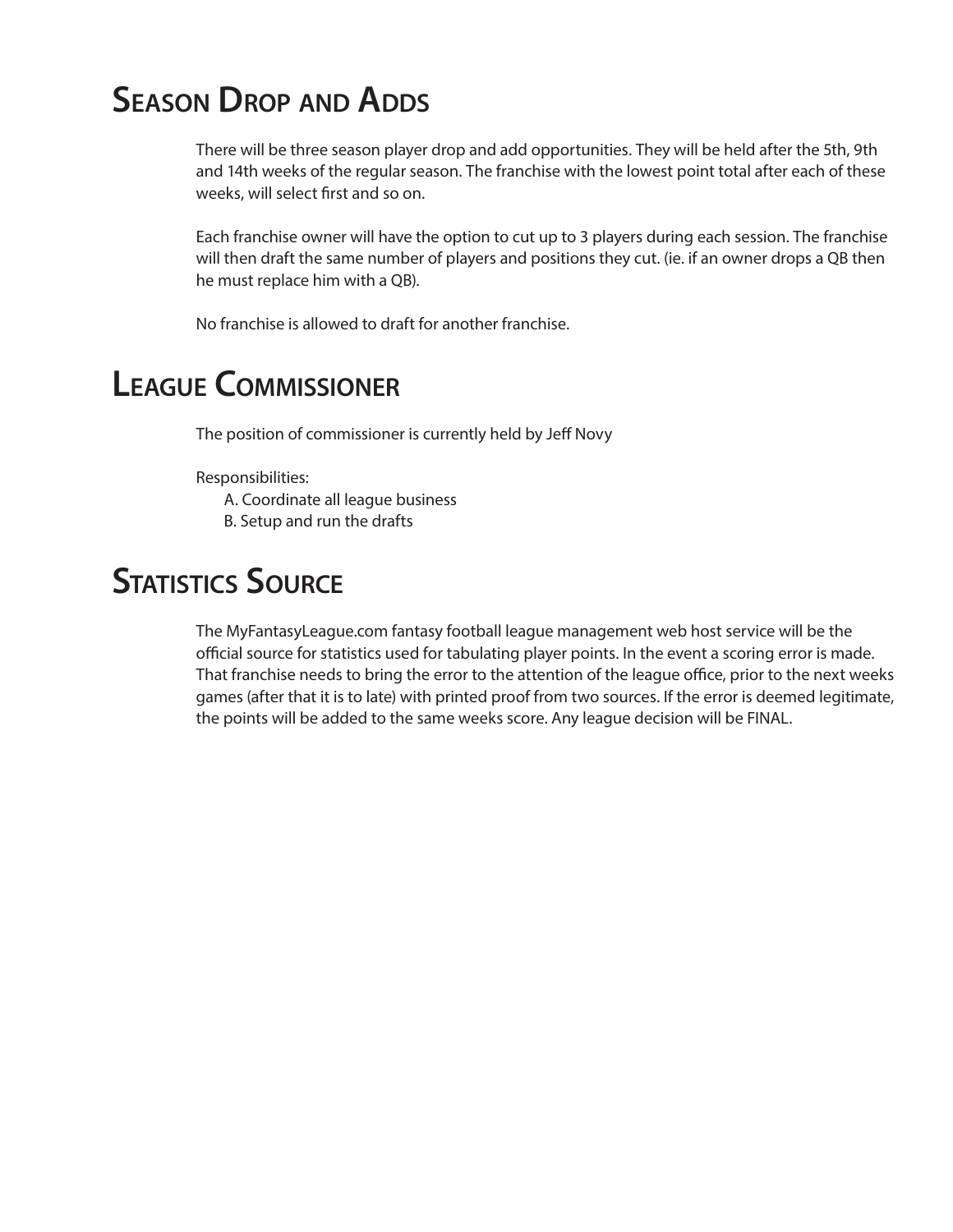### **Franchise Fee**

There is a mandatory yearly franchise membership fee of \$60.00 (\$50 for pay-outs and \$10 for league fee) (CASH ONLY ... NO CHECKS). This fee is due on draft night. If you can not pay then you will have until week 4 to pay.

> Starting week 5: 100 point loss week 6: 200 point loss week 7: 300 point loss week 8: 400 point loss

After week 8 your franchise is removed from the league.

The money collected will be divided and payed out in two segments. All payouts will not be paid until the friday after week 9 and 18. The first half (weeks 1-9) and the second half (weeks 10-18).

| <b>Payout is:</b> |               | Place First & Second Half |
|-------------------|---------------|---------------------------|
|                   |               | \$125                     |
|                   | $\mathcal{L}$ | 75                        |
|                   | २             | 50                        |
|                   |               | 25                        |

# **League Rulings**

All money matters are ruled on by the Commissioner and will be FINAL. All other league business will be determined by a league vote at league meetings, with majority wins, tie decided by commissioner (owner must be present to vote).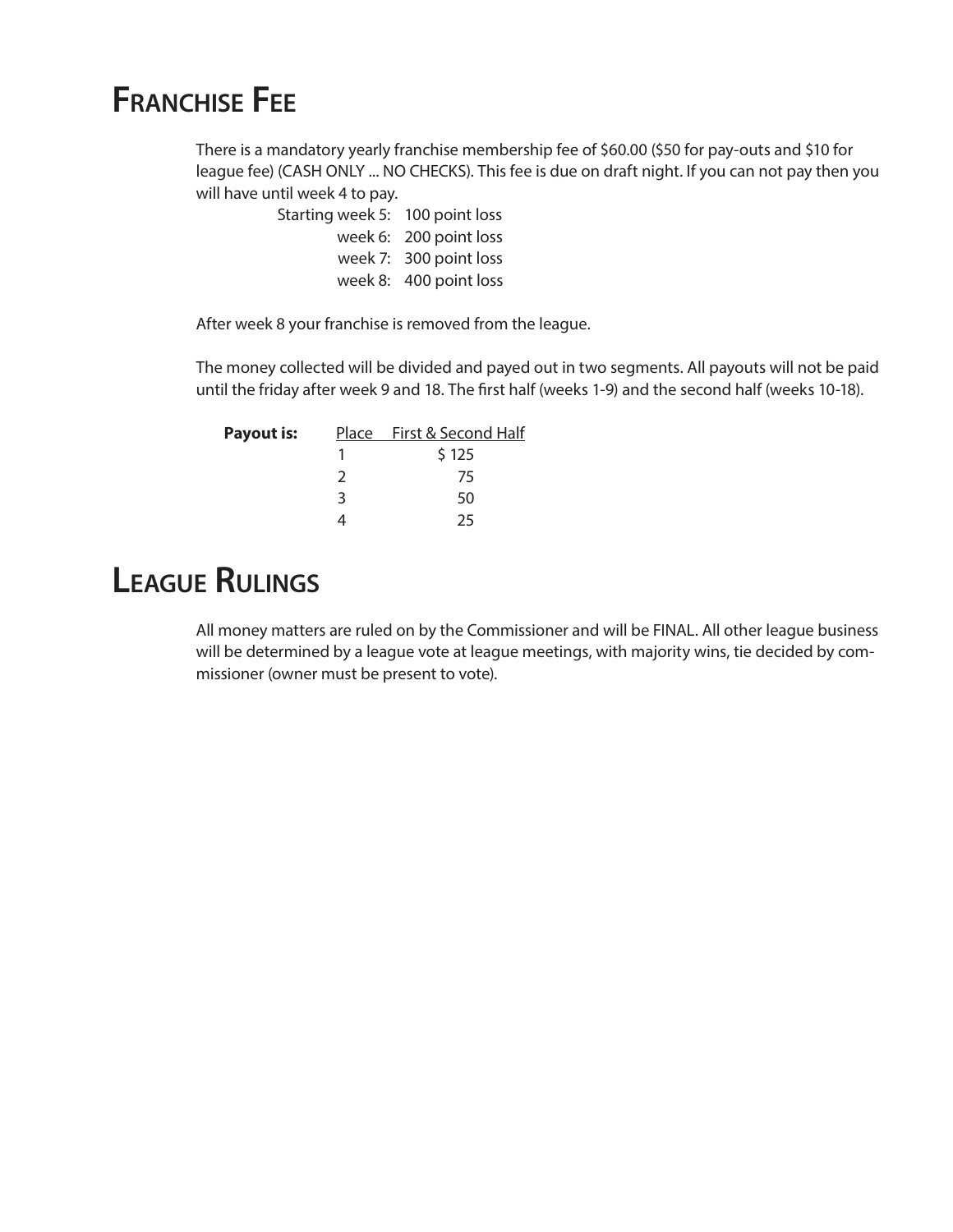# **Scoring System**

### **Offense**

#### **Passing, Rushing, & Receiving TD's** (QB, RB, R)

| $0 - 9$      | yards      | 10 points |
|--------------|------------|-----------|
| $10-19$      | yards      | 20 points |
| $20 - 29$    | yards      | 30 points |
| 30-39        | yards      | 40 points |
| 40-49        | yards      | 50 points |
| $50 - 59$    | yards      | 60 points |
| 60-69        | yards      | 70 points |
| 70-79        | yards      | 80 points |
| 80-89        | yards      | 90 points |
| $90 +$ yards | 100 points |           |
|              |            |           |

### **Passing Yards**

| 250-324 | yards | 30 points  |
|---------|-------|------------|
| 325-399 | yards | 60 points  |
| 400-474 | yards | 90 points  |
| $475 +$ | yards | 120 points |

### **Rushing & Receiving Yards**

| 75-99   | yards | 15 points  |
|---------|-------|------------|
| 100-124 | yards | 30 points  |
| 125-149 | yards | 45 points  |
| 150-174 | yards | 60 points  |
| 175-199 | yards | 75 points  |
| 200-224 | yards | 90 points  |
| 225-249 | yards | 105 points |
| 250-274 | yards | 120 points |
| 275-299 | yards | 135 points |
| $300 +$ | yards | 150 points |

# **Defense**

### **Defensive Linemen**

DL TD 60 points DL Interception 50 points DL Sack 10 points DL Fumble Recovery 10 points

DL Tackle 5 tackles 5 points 6-99 tackles 1 points 1 point for each tackle after 5

#### **Linebacker**

| LB TD              | 50 points    |                                 |
|--------------------|--------------|---------------------------------|
| LB Interception    | 40 points    |                                 |
| <b>LB Sack</b>     | 10 points    |                                 |
| LB Fumble Recovery | 10 points    |                                 |
| LB Tackle          | 5 tackles    | 5 points                        |
|                    | 6-99 tackles | 1 points                        |
|                    |              | 1 point for each tackle after 5 |

### **Defensive Back**

DB TD 40 points DB Interception 30 points DB Sack 10 points DB Fumble Recovery 10 points DB Tackle 5 tackles 5 points

6-99 tackles 1 points 1 point for each tackle after 5